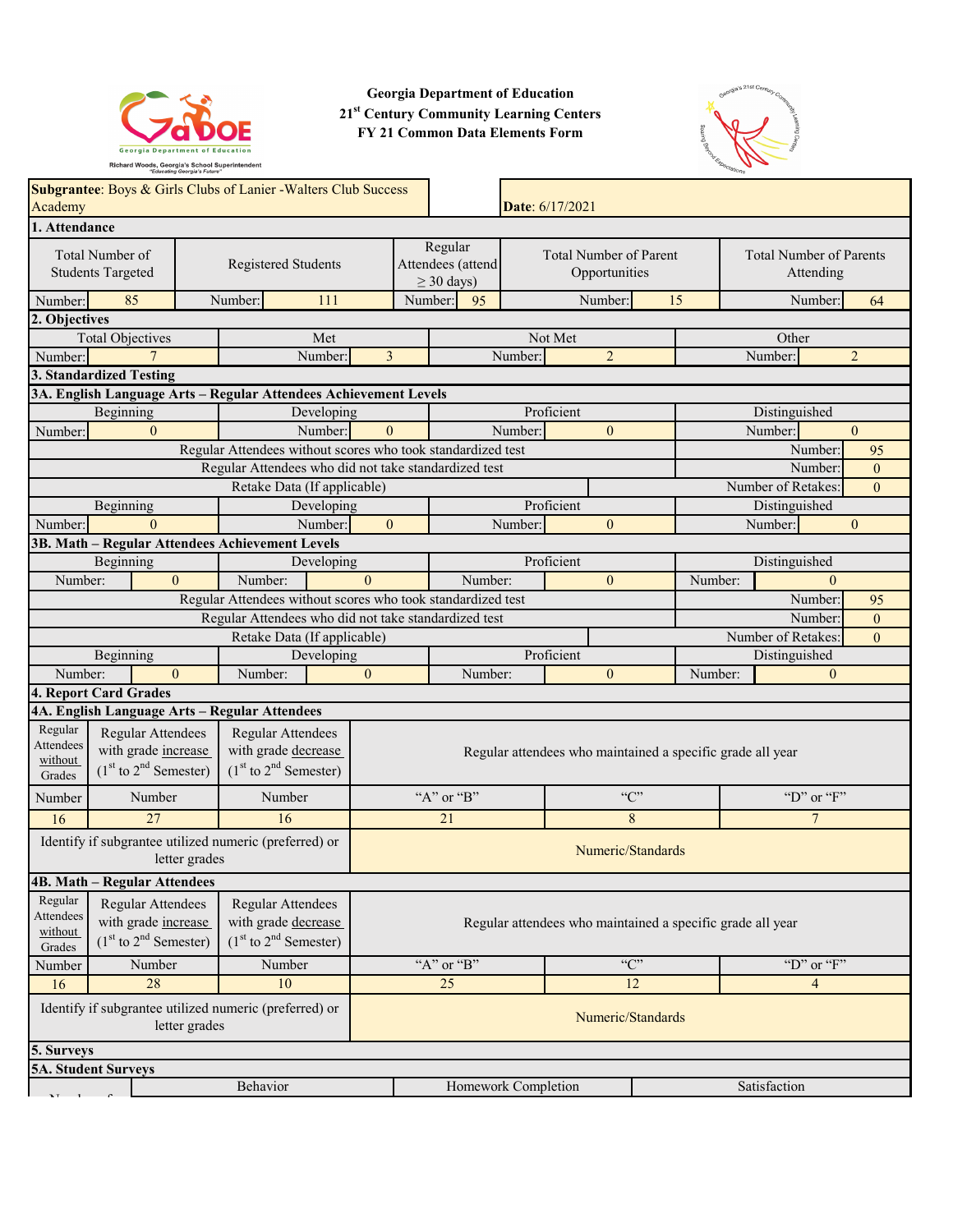| Number of<br><b>Student Surveys</b><br>Completed | Strongly/Somewhat<br>Agree                 | Neither Agree nor<br>Disagree |                    | Strongly/<br>Somewhat Agree | Neither Agree nor<br>Disagree              | Strongly/Somewhat<br>Agree |                                                           | Neither Agree nor<br>Disagree |  |
|--------------------------------------------------|--------------------------------------------|-------------------------------|--------------------|-----------------------------|--------------------------------------------|----------------------------|-----------------------------------------------------------|-------------------------------|--|
| Number                                           | Number                                     |                               |                    |                             | Number                                     |                            | Number                                                    |                               |  |
| 87                                               | 68                                         | 9                             |                    | 53                          | 24                                         | 78                         |                                                           | $\overline{7}$                |  |
| <b>5B. Parent Surveys</b>                        |                                            |                               |                    |                             |                                            |                            |                                                           |                               |  |
| Number of                                        | Behavior                                   |                               |                    |                             | Homework Completion                        |                            | Satisfaction                                              |                               |  |
| Parent Surveys<br>Completed                      | Strongly/Somewhat<br>Agree                 | Neither Agree nor<br>Disagree |                    | Strongly/<br>Somewhat Agree | Neither Agree nor<br>Disagree              |                            | Neither Agree nor<br>Strongly/ Somewhat Agree<br>Disagree |                               |  |
| Number                                           | Number                                     |                               |                    |                             | Number                                     | Number                     |                                                           |                               |  |
| 87                                               | 86                                         | $\theta$                      |                    | 82                          | $\overline{4}$                             | 84                         |                                                           | $\mathbf{1}$                  |  |
|                                                  | 5C. Regular School Day Teacher Surveys     |                               |                    |                             |                                            |                            |                                                           |                               |  |
| Number of                                        |                                            | Behavior                      |                    |                             |                                            | Homework Completion        |                                                           |                               |  |
| Teacher Surveys<br>Completed                     | Significant/Moderate/Slight<br>Improvement |                               | No Need to Improve |                             | Significant/Moderate/Slight<br>Improvement |                            | No Need to Improve                                        |                               |  |
| Number                                           |                                            | Number                        |                    |                             | Number                                     |                            |                                                           |                               |  |
| 87                                               | 30                                         |                               | 35                 | $\overline{7}$              |                                            | 47                         |                                                           |                               |  |
| <b>6. Partners</b>                               |                                            |                               |                    |                             |                                            |                            |                                                           |                               |  |
| Number of<br>Partners                            | <b>Total Amount of Contributions</b>       |                               |                    |                             |                                            |                            |                                                           |                               |  |
| 8<br>$\mathcal{S}$<br>12,458.00                  |                                            |                               |                    |                             |                                            |                            |                                                           |                               |  |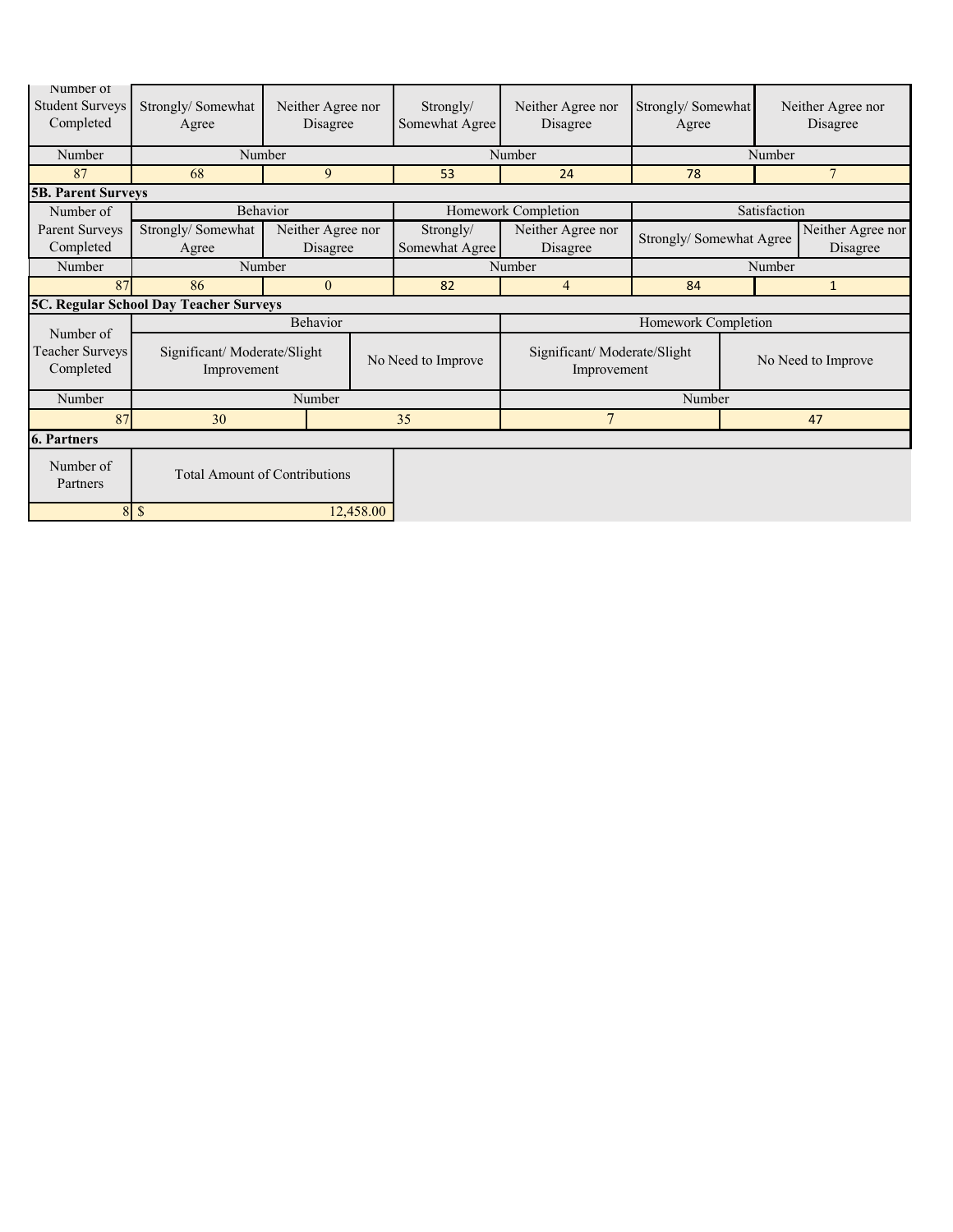**Walters Club Success Academy**

# **Boys and Girls Clubs of Lanier 21st Century Community Learning Center Evaluation**

**2020-2021 (Year 2)**

# **SheTeriha Lewis-Hartley, Program Director**

Michael Bush, Evaluator

**Pioneer Regional Educational Service Agency (RESA)**

**Date Submitted: June 21, 2021**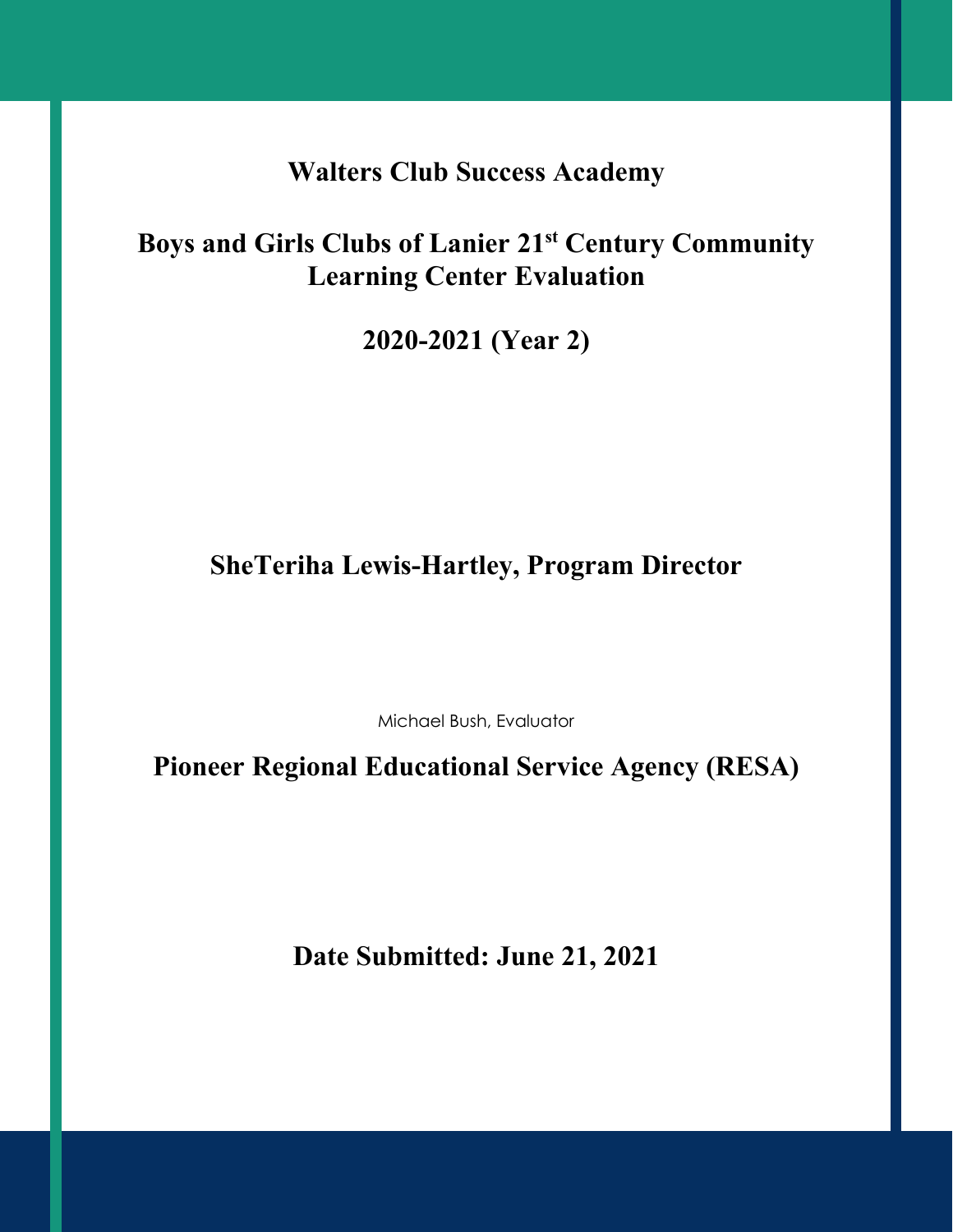| Table of Contents |  |
|-------------------|--|
|                   |  |
|                   |  |
|                   |  |
|                   |  |
|                   |  |
|                   |  |
|                   |  |
|                   |  |
|                   |  |
|                   |  |
|                   |  |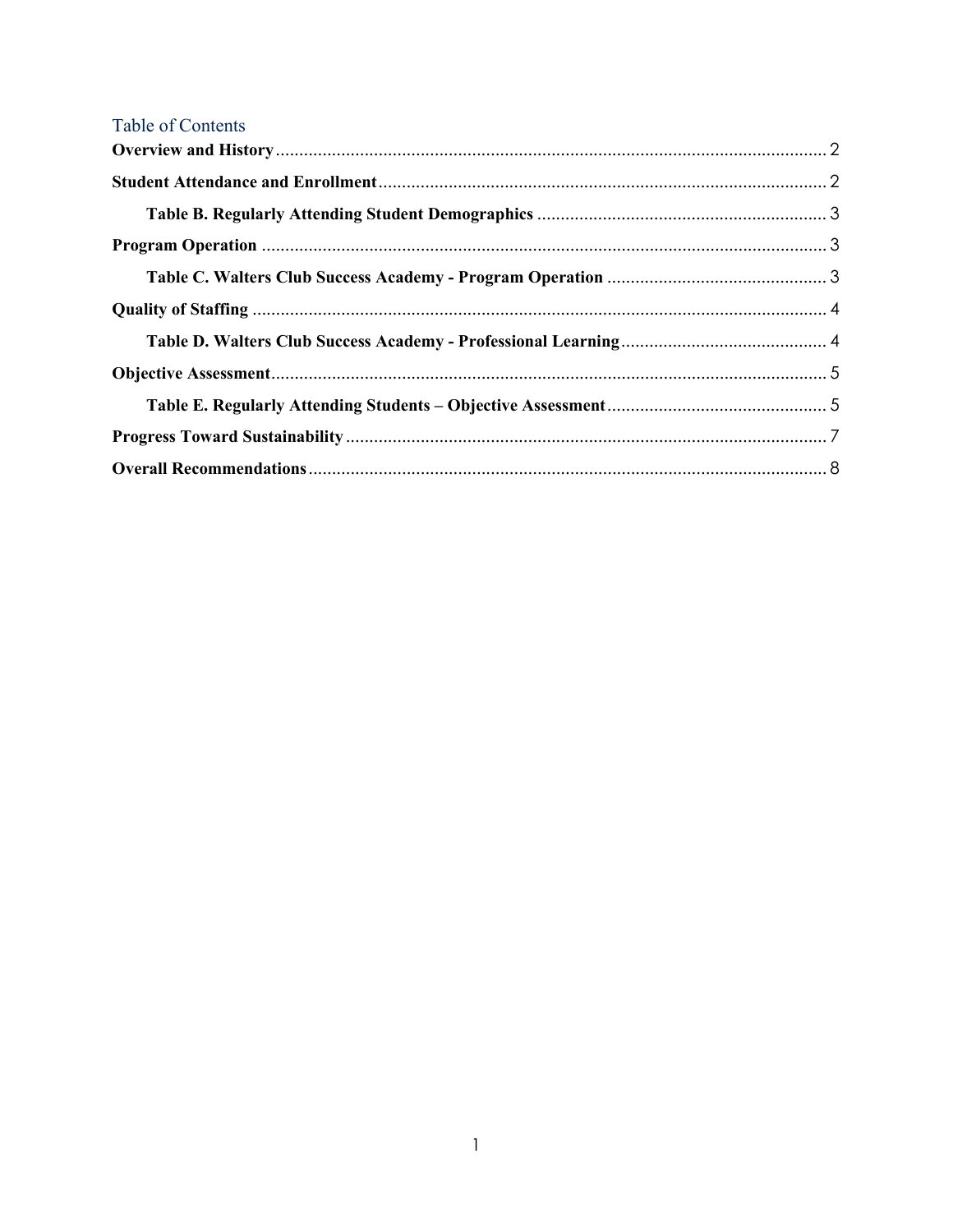#### <span id="page-4-0"></span>**Overview and History**

 The Walters Club Success Academy of the Boys & Girls Clubs of Lanier (BGCL) operates in Gainesville, Georgia adjacent to the Lyman Hall Elementary School campus. The Boys & Girls Clubs of Lanier is a subgrantee of the Nita M. Lowey 21<sup>st</sup> Century Community Learning Centers grant, and is a member of the FY20 cohort. The program serves K-5 students of the Hall County School District through both a summer and after-school program of extended academic instruction and original activities designed to enhance and enrich participation and learning. Program goals and objectives focus on student achievement improvement in the areas of English language arts and mathematics, STEAM activities, various enrichments, and family engagement. Throughout the course of the program year, academic and enrichment instruction were delivered, by certified and/or trained personnel, which complemented the traditional school activities and allowed for both academic and personal growth. Reading and mathematics instruction occurs through creative implementation of instruction by Georgia certified teachers supplemented with the instructional support of various other qualified school personnel. The parent program was composed of a variety of opportunities including mental health awareness issues, literacy-based curriculum nights, and a variety of milestone celebrations.

The program targets a population that includes a large minority base. Many of the members also come from households that are considered to be economically disadvantaged. The program is a partnership between Hall County School District and Lyman Hall Elementary School. The program is supported by Georgia certified teachers, BGCL Youth Development Professionals (YDPs), and community volunteers.

#### <span id="page-4-1"></span>**Student Attendance and Enrollment**

The Walters Club Success Academy of the Boys and Girls Clubs of Lanier 21<sup>st</sup> Century Community Learning Center Program registered 111 students during the 2020-2021 program year. Of those 111 students, 95 were considered regular attendees as a result of attending 30 or more days. The average daily attendance on site was 57 students per day. The average daily attendance of all students enrolled was 51%. The average daily attendance of regular attendees was 60%. Student attendance and enrollment data are summarized in Table A.

2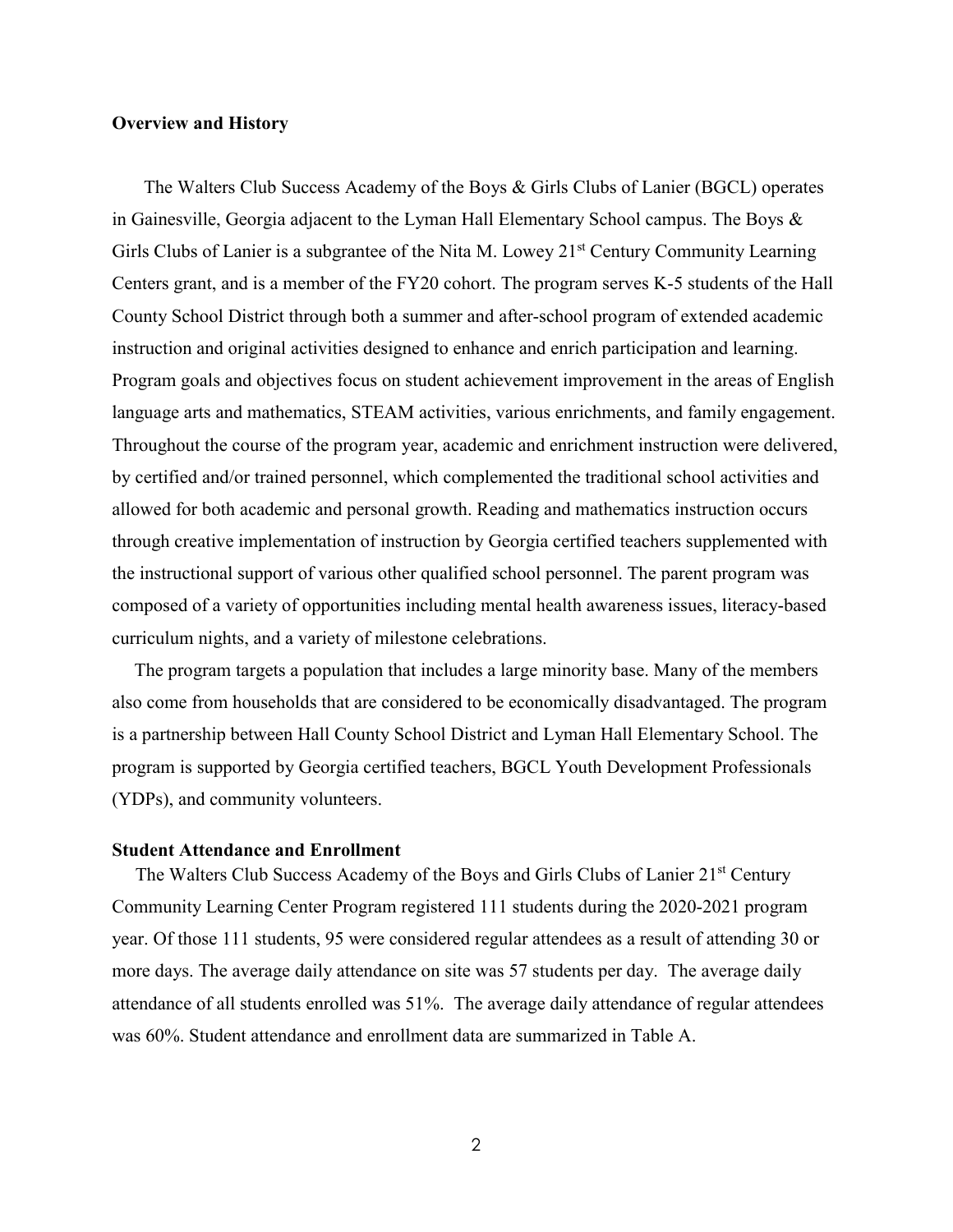|  |  |  |  | <b>Table A. Student Attendance and Enrollment</b> |
|--|--|--|--|---------------------------------------------------|
|--|--|--|--|---------------------------------------------------|

| <b>Participant Attendance and Enrollment*</b> |                                        |                                              |                                                             |                                                      |  |  |  |
|-----------------------------------------------|----------------------------------------|----------------------------------------------|-------------------------------------------------------------|------------------------------------------------------|--|--|--|
| # of Students<br><b>Enrolled</b>              | $\#$ of<br>Regular<br><b>Attendees</b> | Average<br><b>Daily</b><br><b>Attendance</b> | <b>Daily Attendance</b><br>% of Students<br><b>Enrolled</b> | Daily Attendance %<br>of Regular<br><b>Attendees</b> |  |  |  |
| 111                                           | 95                                     |                                              | 51                                                          | 60                                                   |  |  |  |

*\*Data collected from Cayen (Attendance-Totals/Attendance Summary/Youth Only/All Students)*

 Table B describes the demographics of the regularly attending students. These students were composed of 60 males, 51 females, 110 Hispanic students, 1 White student, 89 English language learners, and 7 students with noted disabilities.

<span id="page-5-0"></span>

|  |  | <b>Table B. Regularly Attending Student Demographics</b> |
|--|--|----------------------------------------------------------|
|  |  |                                                          |

| <b>Participant Demographics</b> |        |                       |     |     |  |  |  |
|---------------------------------|--------|-----------------------|-----|-----|--|--|--|
|                                 | Gender | <b>Ethnicity</b>      | EI. | SWD |  |  |  |
| <b>Male</b>                     | Female | <b>Hispanic/White</b> |     |     |  |  |  |
| 60                              |        | 10/1                  | 89  |     |  |  |  |

#### <span id="page-5-1"></span>**Program Operation**

 The Walters Club Success Academy began the after-school program year on August 24, 2020 and operated through May 21, 2021. The typical after-school program day began at 2:30 p.m. and ended at 5:30 p.m. Mondays through Fridays each week. The program was composed of an after school nutritional snack time, homework assistance, mathematics and reading extended learning, and various enrichment activities. The Walters Club Success Academy included the parent/guardian component that provided for parent literacy/education activities and family involvement/enrichment activities throughout the year (64 participants). Table C describes the service time for the 2020-2021 program.

<span id="page-5-2"></span>

| <b>Table C. Walters Club - Program Operation</b> |  |
|--------------------------------------------------|--|
|--------------------------------------------------|--|

| <b>Student Participant Program Operation</b> |                       |                      |                         |                          |                              |  |  |
|----------------------------------------------|-----------------------|----------------------|-------------------------|--------------------------|------------------------------|--|--|
| Days Per<br>Week                             | <b>Total</b><br>Weeks | <b>Total</b><br>Davs | <b>Hours</b> Per<br>Day | <b>Hours</b> per<br>Week | <b>Total</b><br><b>Hours</b> |  |  |
|                                              |                       | .64                  |                         |                          | 492                          |  |  |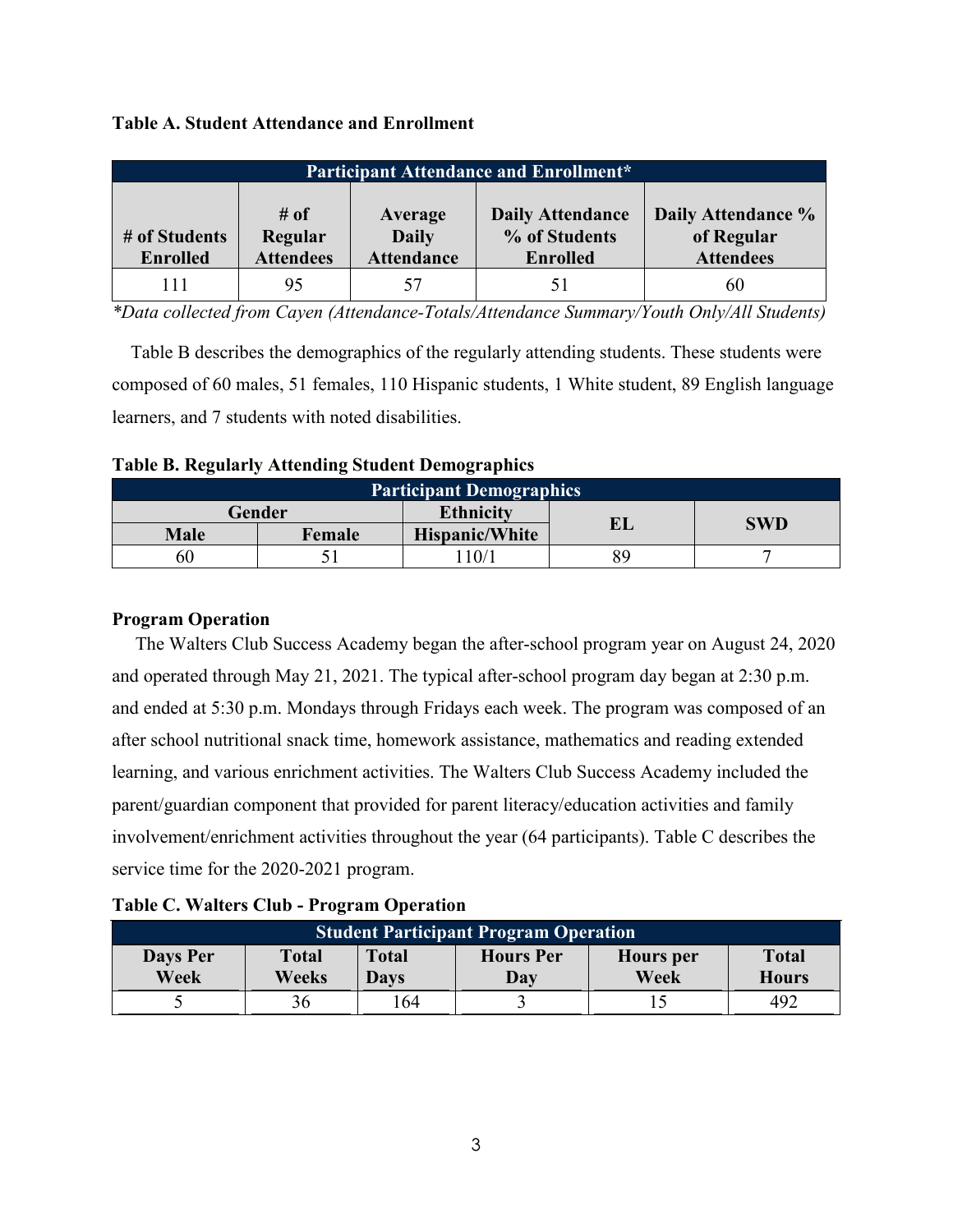#### <span id="page-6-0"></span>**Quality of Staffing**

 The Walters Club Success Academy employed 18 staff members that included 11 school-day teachers, three center administrators, and six youth development professionals. Of the staff members, many content instructional personnel were certified by the Georgia Professional Standards Commission. The student to staff (school-day teachers plus youth development professionals) ratio among regularly attending students was typically 9:1 for academic programs and 15:1 for enrichment activities, satisfying the guideline requirements.

The Walters Club Success Academy of BGCL leadership team included SheTeriha Lewis-Hartley, Program Director, Arizaid Guzman, Unit Director, Elena Martin, Data Specialist, and Neusa Wendt, Lead Teacher. Neusa Wendt is a retired Lyman Hall Elementary School teacher, who is certified through the Professional Standards Commission (PSC). Leadership supported staff performance through the identification of instructional needs, defining targeted interventions, and implementing appropriate professional learning opportunities. Many professional learning opportunities were offered throughout the school year. The Walters Club Success Academy at BGCL staff participated in regular weekly meetings to discuss issues, concerns, plans, procedures, policies, and professional development needs as they arose. Additionally, contracted tutors/enrichment providers met monthly for the same purpose. Table D describes professional learning provided for all staff.

| <b>Training Name</b>              | <b>Positions required</b>             | <b>Training Hours</b> |
|-----------------------------------|---------------------------------------|-----------------------|
| New Hire Onboarding               | <b>All New Hires</b>                  | 4                     |
| <b>CPR/First Aid</b>              | <b>All Positions</b>                  | 4                     |
| <b>Mandated Reporting</b>         | <b>All Positions</b>                  | $\overline{2}$        |
| <b>Positive Behavior Guidance</b> | <b>All Positions</b>                  | $\overline{2}$        |
| <b>Classroom Management</b>       | <b>All Positions</b>                  | 3                     |
| <b>Working With Students</b>      | <b>All Positions</b>                  | $\overline{2}$        |
| With Special Needs                |                                       |                       |
| Afterschool/Summer                | <b>All Positions</b>                  | 3                     |
| Orientations: Goals and           |                                       |                       |
| Objectives                        |                                       |                       |
| <b>BGCA Curriculum -</b>          | Youth Development Professionals, Site | 16                    |
| Programs Training                 | Coordinators, Parent Coordinators     |                       |
| <b>Outcome Measurement:</b>       | Data Specialists                      | $\overline{4}$        |
| Data Reporting                    |                                       |                       |
| $COVID - 19$ Operations,          | <b>All Positions</b>                  | 8                     |
| Safety Training, Crisis           |                                       |                       |
| Management                        |                                       |                       |

<span id="page-6-1"></span>**Table D. Walters Club Success Academy - Professional Learning**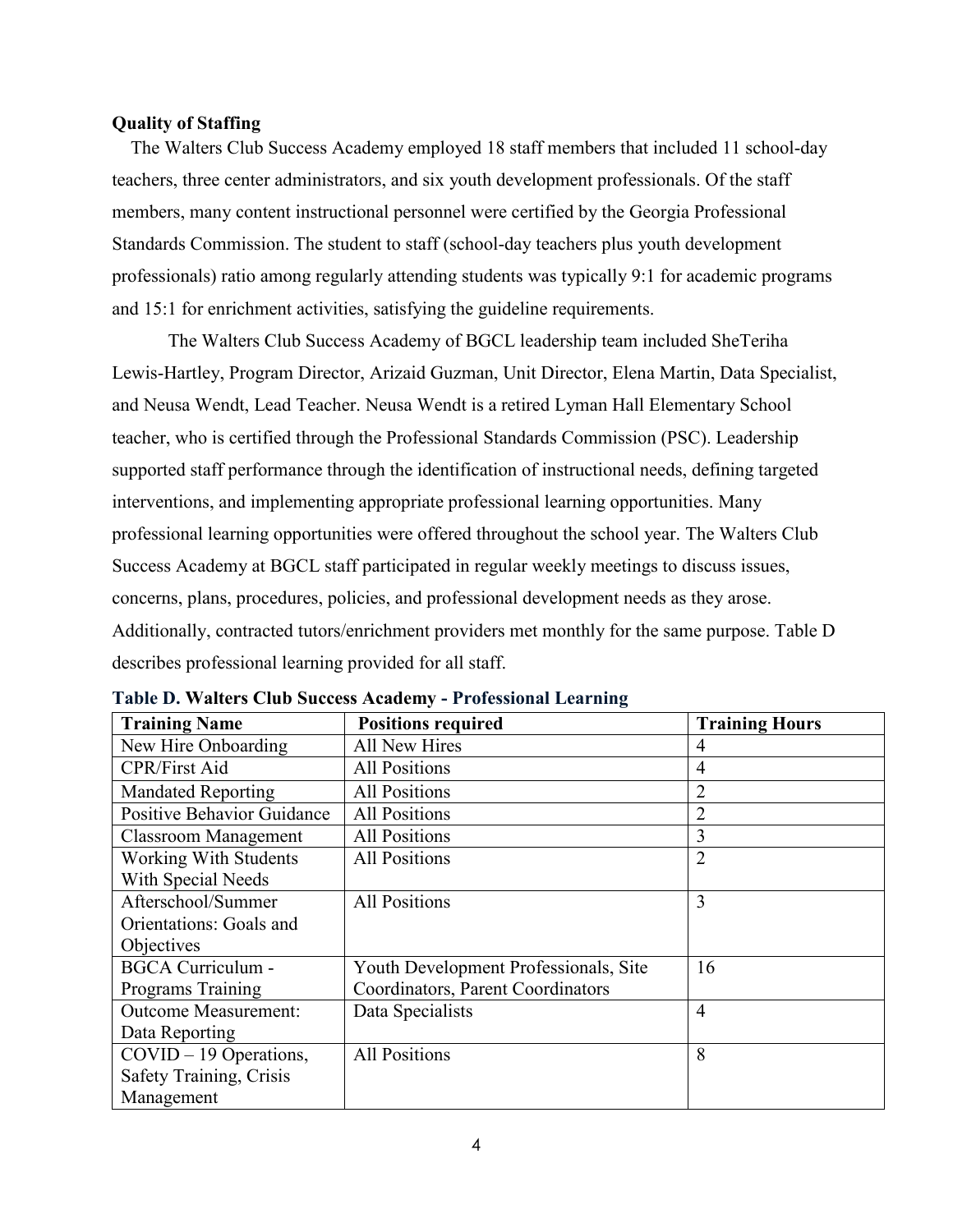## <span id="page-7-0"></span>**Objective Assessment**

Objective assessment occurred through a variety of analyses as defined by the 21<sup>st</sup> Century grant application and amendments for the duration of the 5-year program. A summary Table E, provides a quick review of annual progress on the defined objectives of the program with a descriptive analysis following.

# **Objective Assessment Summary Table**

## <span id="page-7-1"></span>**Table E. Regularly Attending Students – Objective Assessment**

| <b>Objective Assessment</b>                                                                                                                                                            |                     |
|----------------------------------------------------------------------------------------------------------------------------------------------------------------------------------------|---------------------|
| <b>Objective</b>                                                                                                                                                                       | <b>Status</b>       |
| Objective 1.1: 60% of students participating in the program will<br>improve their reading performance, as indicated by appropriate<br>universal screeners.                             | <b>Not Assessed</b> |
| Objective 1.2: 60% of students participating in the program will<br>improve their mathematics performance, as indicated by<br>appropriate universal screeners.                         | <b>Not Assessed</b> |
| Objective 1.3: 65% of participants will demonstrate improvement in<br>homework completion, as indicated by teacher surveys.                                                            | <b>Not Met</b>      |
| Objective 2.1: 65% of students participating in the program will<br>demonstrate improvement in classroom behavior, as indicated by<br>teacher surveys.                                 | <b>Met</b>          |
| Objective 2.2: 65% of students participating in the program will<br>demonstrate improvement in class attendance and participation, as<br>indicated by teacher surveys.                 | Met                 |
| Objective 3.1: 50% of the parents/guardians will participate in two or<br>more family literacy and education activities.                                                               | <b>Not Met</b>      |
| Objective 3.2: 50% of the parents/guardians will demonstrate<br>increased involvement and communication with the child's teacher<br>and/or school staff by the end of the school year. | Met                 |

# Objective 1.1: **Not Assessed**

60% of students participating in the program will improve their reading performance, as indicated by appropriate universal screeners.

## **Universal Screener scores were not provided to program personnel prior to complete of the summative evaluation.**

# Objective 1.2: **Not Assessed**

60% of students participating in the program will improve their mathematics performance, as indicated by appropriate universal screeners.

#### **Universal Screener scores were not provided to program personnel prior to complete of the summative evaluation.**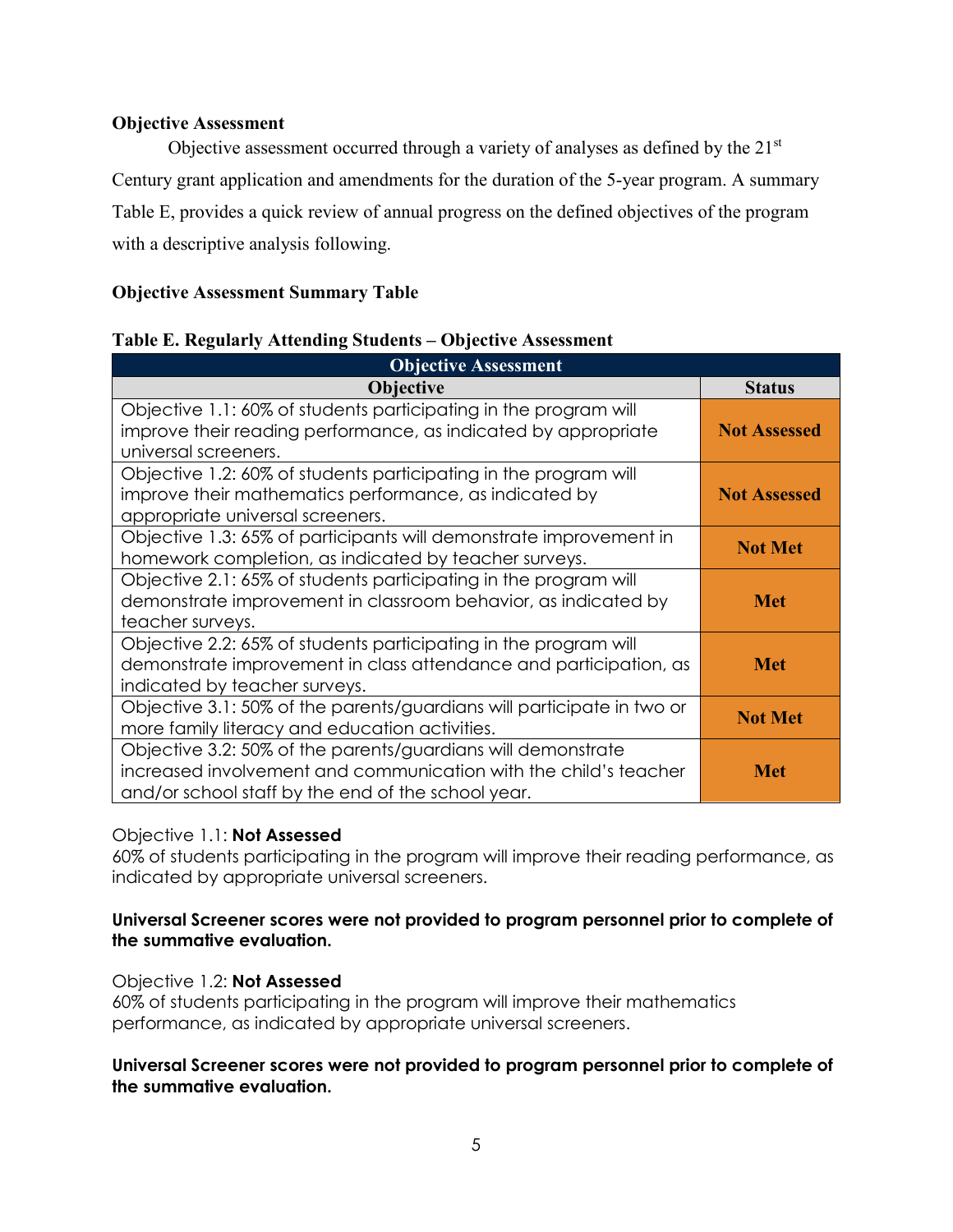#### Objective 1.3: **Not Met**

65% of participants will demonstrate improvement in homework completion, as indicated by teacher surveys.

## **62% of students improved homework completion.**

Objective 2.1: **Met** 65% of students participating in the program will demonstrate improvement in classroom behavior, as indicated by teacher surveys.

## **75% of students improved classroom behavior.**

Objective 2.2: **Met** 65% of students participating in the program will demonstrate improvement in class attendance and participation, as indicated by teacher surveys.

# **73% of students improved class attendance and participation.**

## Objective 3.1: **Not Met**

50% of the parents/guardians will participate in two or more family literacy and education activities.

**9%** of parents participated in family literacy and education activities.

#### Objective 3.2: **Met**

50% of the parents/guardians will demonstrate increased involvement and communication with the child's teacher and/or school staff by the end of the school year.

#### **88% of parents demonstrated increased involvement.**

#### **Other Observations**

The Walters Club Success Academy at BGCL 21<sup>st</sup> Century includes a schedule of tutoring and enrichment activities that support student enthusiasm and participation. The program offered opportunities for participants to receive additional instruction in the areas of reading and mathematics, experience various arts activities, and develop friendships and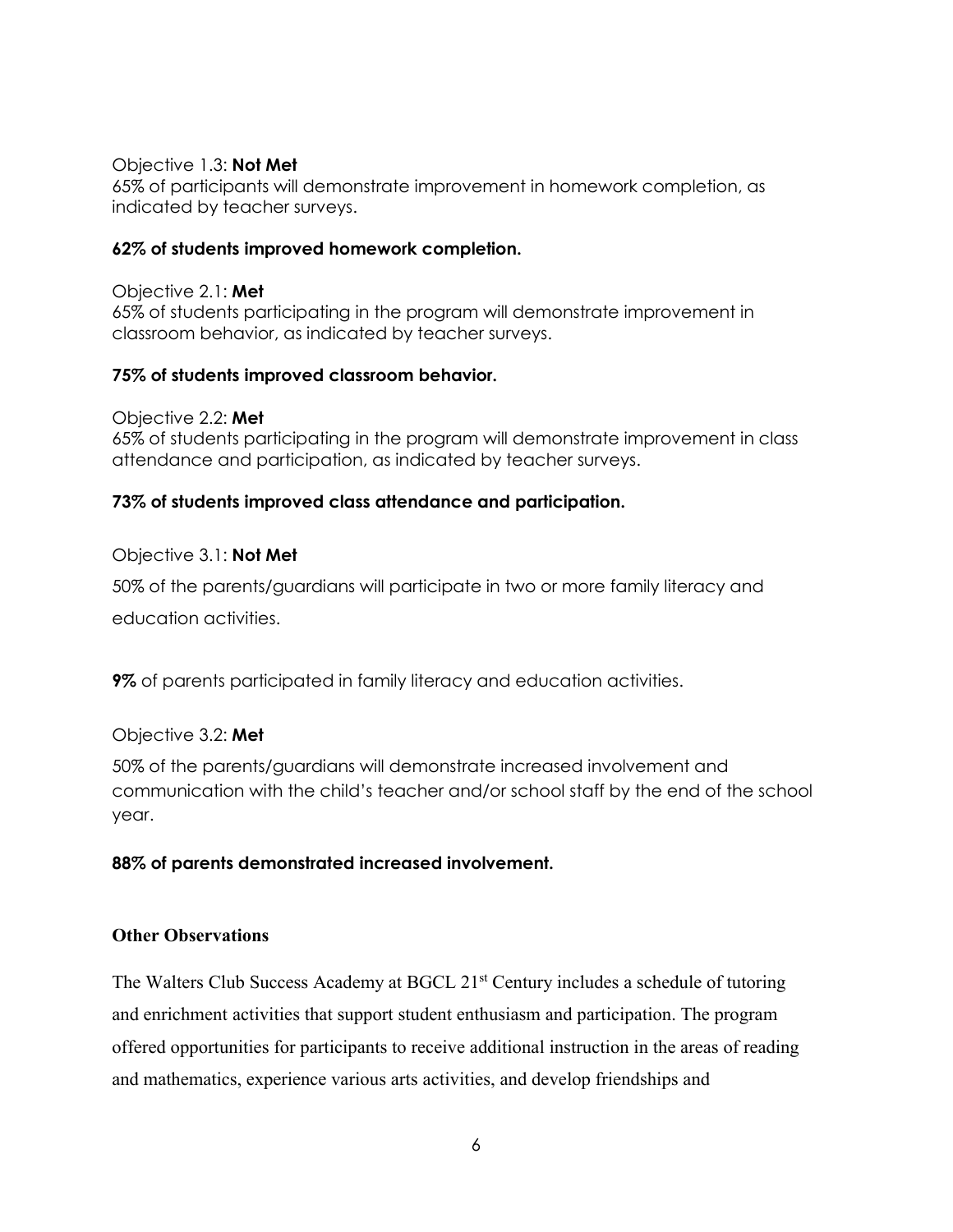relationships in a welcoming and nurturing environment. Parents were offered several opportunities to participate in activities, which were designed to support their child is learning at home, parenting, technology use, etc.

Student Responses (87):

- 90% "Strongly Agree" or "Somewhat Agree" they like the program.
- 95% "Strongly Agree" or "Somewhat Agree" they have made new friends through the 21st Century Program.
- 76% "Strongly Agree" or "Somewhat Agree" they feel better about themselves as a result of their participation in the  $21<sup>st</sup>$  Century Program.

The BGCL Youth Development Professionals (YDPs) are all dedicated, professional young people. They work diligently to assist participating children as they complete homework, listen to stories, dance, complete art projects, work on math and/or reading skills in classroom instructional settings, and experience technology. The YDP staff is composed of young women and men, trained college students and community members, who make each members experience safer and more fulfilling. The instructional staff works to remediate as well as enrich the reading and mathematics competency of the participants after teaching during the regular school day. The administrative staff works successfully with YDPs, certified staff, volunteers, and parents to monitor and maintain the program. They work with the community and volunteers to enrich the program and creatively implement strategies designed to boost the experience of the participating students and their families.

#### <span id="page-9-0"></span>**Progress Toward Sustainability**

 The BGCL 21st CCLC program has established partnerships with **8** entities during year two of this grant cycle. These partnerships have resulted in enrichment activities and programs, as well as financial support. When funding is no longer available, the Boys and Girls Clubs of Lanier will continue to collaborate with local organizations, as well as, pursue new grants and local funding to maintain the program. The advisory team will seek support from community faithbased organizations to provide volunteers and monetary support. Project design builds the capacity of the Boys and Girls Clubs of Lanier to continue the project at reduced cost in later

7